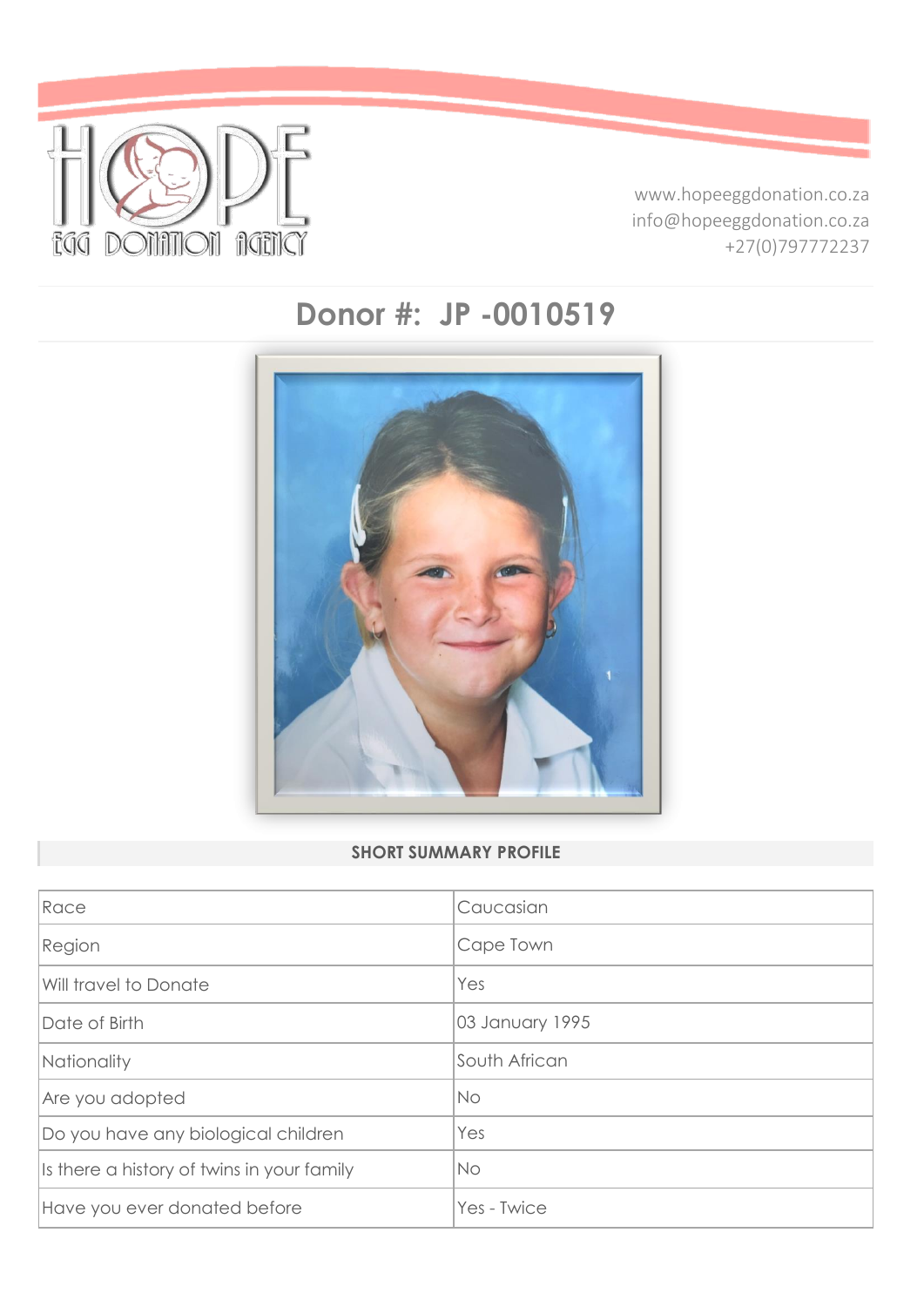#### **PHYSICAL CHARACTERISTICS**

| Height                        | 1.73             |
|-------------------------------|------------------|
| Weight                        | 85               |
| BMI                           | 28.40            |
| Eye Colour                    | Blue             |
| Natural Hair Colour           | Dark Blonde      |
| Natural Hair Texture          | Thick / Straight |
| Complexion if Caucasian       | Fair             |
| Complexion if Black or Indian |                  |
| <b>Prominent Hand</b>         | Right            |
|                               |                  |

## **CELEBRITY LOOK**

This donor best resembles the following celebrity:



#### **FACE & BODY SHAPE**

#### **FACE SHAPE:**

Which shape below best represents your shaped face

Oval



Megan Fox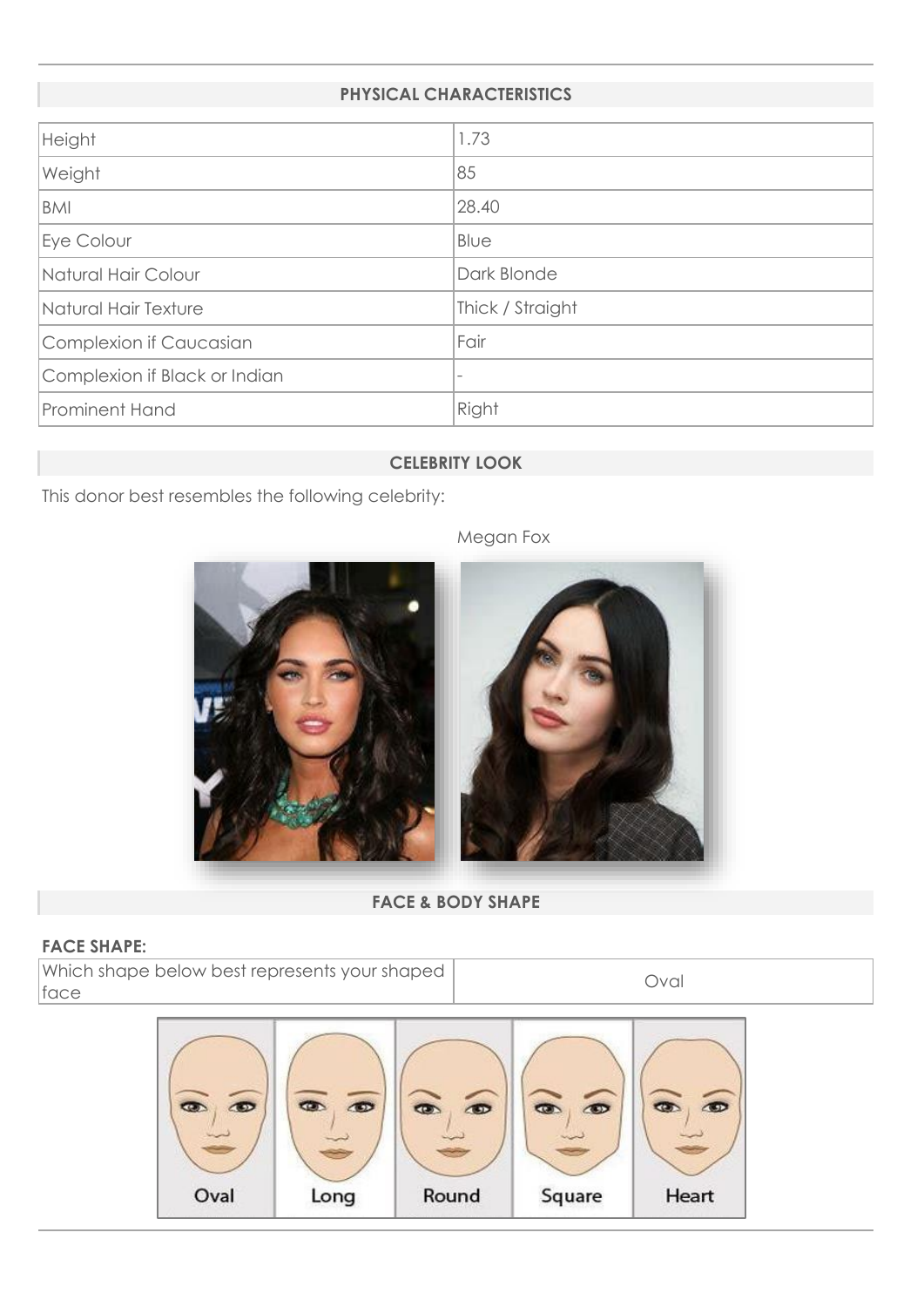## **BODY TYPE:**

Which body type below best represents your body

Hourglass



# **PERSONALITY & CHARACTER**

| Describe your personality                                                                            | Outspoken, outgoing, extroverted, kind, honest<br>and caring                                                                                                  |
|------------------------------------------------------------------------------------------------------|---------------------------------------------------------------------------------------------------------------------------------------------------------------|
| Describe how you think others see you                                                                | Fun, caring, straight-forward and always reliable                                                                                                             |
| What excites and motivate you in life                                                                | My son. I am a single mother so I am extremely<br>driven to give him the best life possible.                                                                  |
| What saddens you in life                                                                             | Disappointing someone                                                                                                                                         |
| What is most important to you in life                                                                | My son and my family.                                                                                                                                         |
| What character/personality trait do you have<br>that you are most proud of                           | Straightforward and Strong                                                                                                                                    |
| What personal dreams and goals do you have<br>for yourself                                           | I don't think I have this figured out just yet. If I had<br>to say, I'd probably want to pursue a career in<br>Psychology.                                    |
| Who do you look up to in life and why                                                                | My Aunt. She's taught me that you can be<br>successful and still always be kind.                                                                              |
| If you had more money than you needed, what<br>would you do with it                                  | Charity starts at home. I'd help out any member<br>of my family who needed it and thereafter, help<br>others.                                                 |
| If you could spend a day with anyone in the<br>world (living or deceased) who would it be and<br>why | My Grandfather. He was my father figure growing<br>up and I lost him at a very young age - I believe<br>there are still many things he needed to teach<br>me. |
| Do you have any hobbies or special interests                                                         | I'm an exceptional organizer and have a good<br>eye for interior design. I'm also extremely craft<br>and good with my hands.                                  |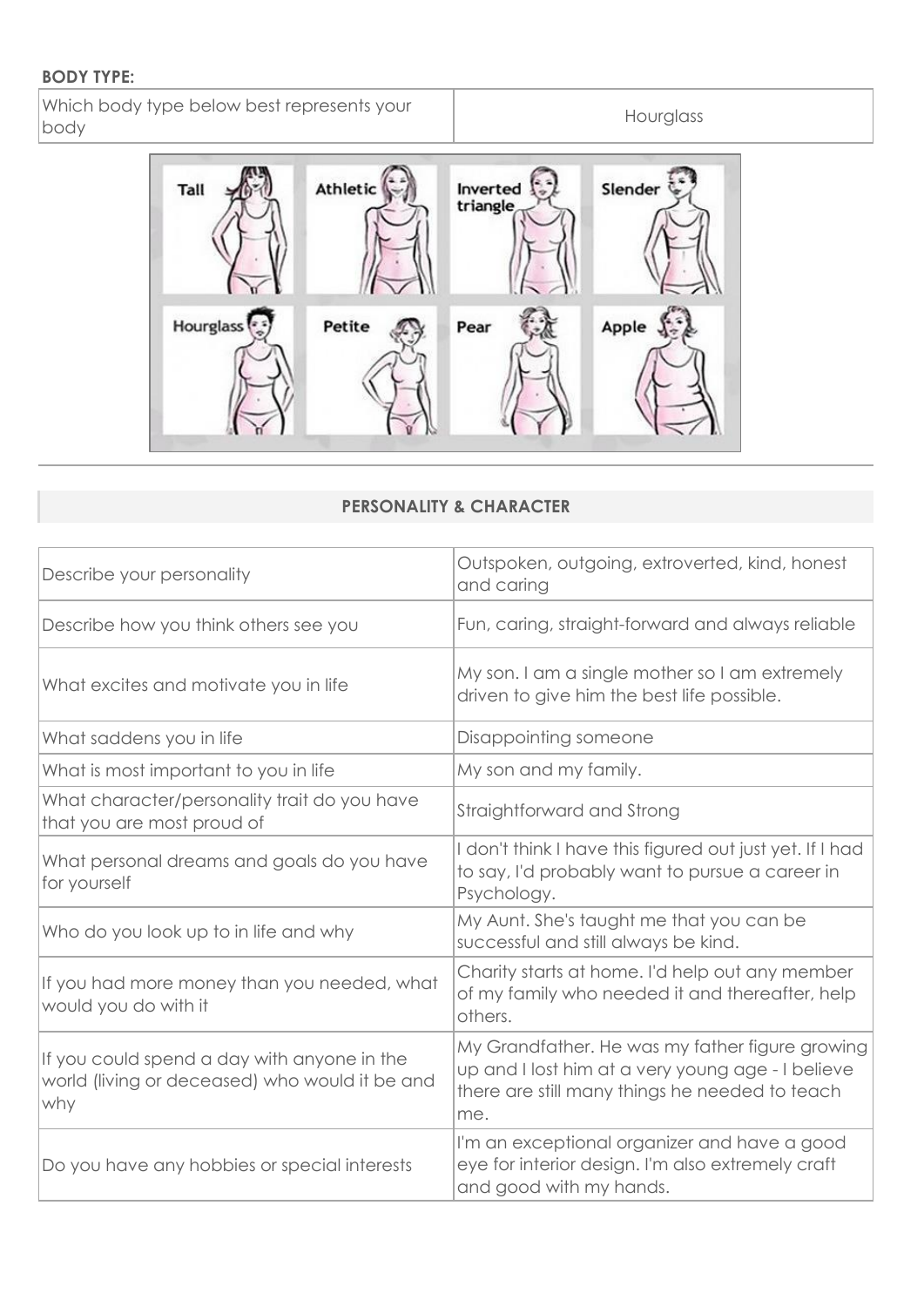| Why have you decided to become an egg<br> donor                        | l've always wanted to help someone have<br>children. Now that I have a son of my own and<br>couldn't imagine my life without him, I believe<br>that if I have the means to help someone have a<br>baby, why would I deprive the next person of<br>such joy? |
|------------------------------------------------------------------------|-------------------------------------------------------------------------------------------------------------------------------------------------------------------------------------------------------------------------------------------------------------|
| What special message would you like to send the<br>prospective parents | As a parent myself Kids don't need material<br>things. Give them time and love and thats 90% of<br>the job done.                                                                                                                                            |

# **LIFESTYLE**

| Describe your general health                                                 | <b>Excellent</b>                     |
|------------------------------------------------------------------------------|--------------------------------------|
| Do you smoke cigarettes? If so how many per<br>days                          | Yes. $+-10$ a day                    |
| Do you consume alcohol? If so how many units<br>per week                     | Hardly ever                          |
| How would you describe your diet                                             | Not healthy but not unhealthy either |
| Do you exercise? If so how many times per week                               | $\left  +\right $ 3 times a week     |
| Have you excelled in any sports and/or do you<br>play any competitive sports | No                                   |

#### **EDUCATION & EMPLOYMENT**

| How would you describe your performance at<br>school/marks achieved                                           | Above average                                                     |
|---------------------------------------------------------------------------------------------------------------|-------------------------------------------------------------------|
| What is your highest completed High School<br>Grade                                                           | Matric                                                            |
| Which were your favourite subjects                                                                            | <b>Maths Literacy and Business</b>                                |
| Did you achieve any special awards or merits at<br>school or thereafter                                       | Distinction for Maths Lit in matric and the journalisn            |
| Please detail any post school<br>diplomas/degrees/certificates that you<br>achieved                           | None                                                              |
| How would you describe your level of<br>intelligence                                                          | Above Average. I like to say I know a little about<br>everything. |
| Are you currently studying or planning to study.<br>Please elaborate                                          | I plan on doing a degree in Psychology once my<br>son turns 2     |
| Are you currently employed? Please provide<br>details.                                                        | Yes - I am employed as a senior recruitment<br>consultant         |
| Do you have any long term career/work<br>orientated goals? Please elaborate                                   | plan to pursue a career in Psychology                             |
| What would be your ideal job/way in which to<br>spend your working days, if money was not an<br><i>lissue</i> | I'd be a scuba instructor. I love snorkeling and<br>scuba diving. |
|                                                                                                               |                                                                   |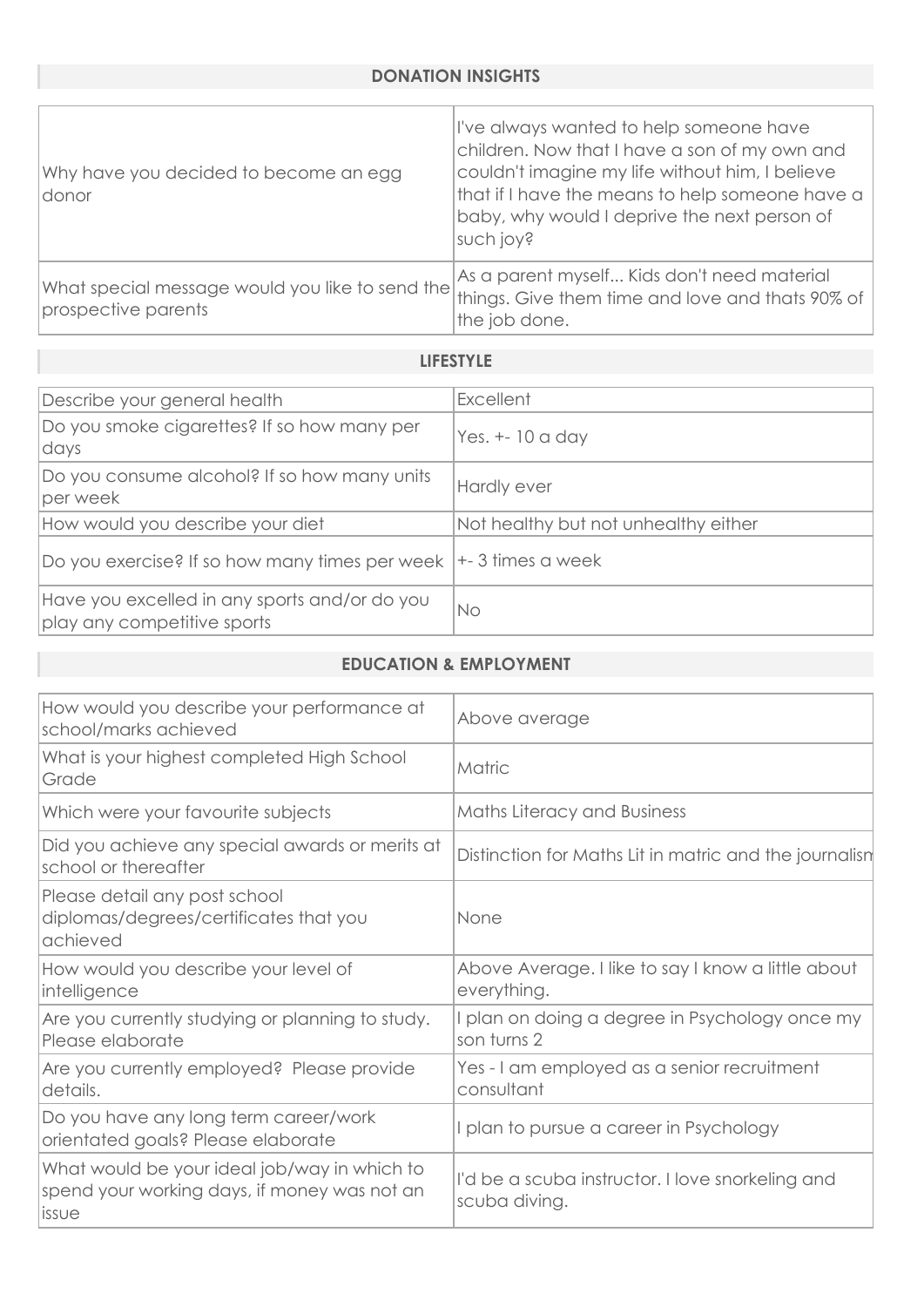#### **DONORS PARENTS**

| <b>Detail</b>       | <b>Mother</b> | Father        |
|---------------------|---------------|---------------|
| Race                | Caucasian     | Caucasian     |
| Origin/Heritage     | South African | South African |
| Eye Colour          | Blue          | Blue          |
| Natural Hair Colour | Dark Blonde   | Dark Brown    |
| Height              | 1.7           | 1.85          |

## **FAMILY MEDICAL HEALTH HISTORY**

# **FAMILY HEALTH STATUS:**

| <b>FAMILY MEMBER</b> | <b>Health Status (excellent/</b> | If deceased, age and |
|----------------------|----------------------------------|----------------------|
|                      | good, poor)                      | cause                |
| Mother               | Excellent                        |                      |
| Father               | Excellent                        |                      |
| Sibling 1            | Excellent                        |                      |
| Sibling 2            |                                  |                      |
| Sibling 3            |                                  |                      |
| Sibling 4            |                                  |                      |
| Maternal Grandmother | Excellent                        |                      |
| Maternal Grandfather | Excellent                        | Died at 85 - Natural |
| Paternal Grandmother | Excellent                        |                      |
| Paternal Grandfather | Excellent                        | Died at 65 - Suicide |

#### **GENETIC TESTING:**

| <b>Condition</b>    | Yes/No     |
|---------------------|------------|
| TaySachs disease    | Not tested |
| Sickle Cell disease | Not tested |
| <b>Thalessemia</b>  | Not tested |
| Cystic Fibrosis     | Not tested |

#### **MEDICAL HISTORY:**

| <b>Condition</b>                            | <b>Who Suffers</b> | <b>Details/Outcome</b> |
|---------------------------------------------|--------------------|------------------------|
| Acne                                        | No.                |                        |
| <b>ADHD</b>                                 | <b>No</b>          |                        |
| Alcoholism                                  | No.                |                        |
| Anaemia                                     | <b>No</b>          |                        |
| Arthritis                                   | <b>No</b>          |                        |
| Asthma                                      | <b>No</b>          |                        |
| Allergies                                   | No.                |                        |
| Blindness                                   | No                 |                        |
| <b>Blood Transfusion</b>                    | No                 |                        |
| Cancer (type & age of onset)                | <b>No</b>          |                        |
| Cataracts                                   | <b>No</b>          |                        |
| Cerebral Palsy                              | <b>No</b>          |                        |
| <b>Cleft Palate</b>                         | <b>No</b>          |                        |
| Deafness                                    | <b>No</b>          |                        |
| Depression/Mental Illness                   | <b>No</b>          |                        |
| Diabetes (if insulin dependent at what age) | <b>No</b>          |                        |